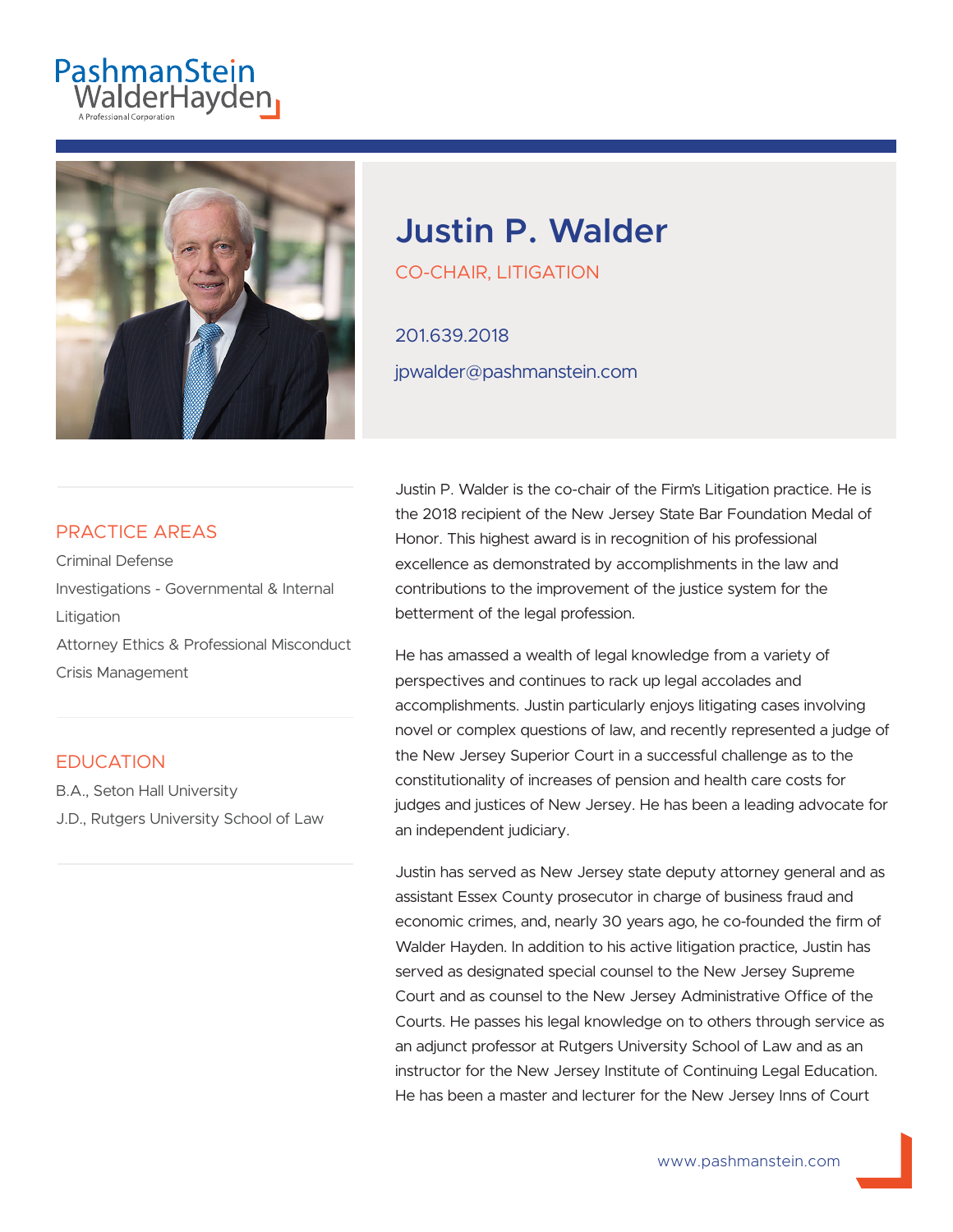

and a faculty member of the New Jersey Judicial College. He is an associate editor of the *New Jersey Law Journal*.

Justin believes strongly in service to the legal community. He has served in a number of capacities, including, among others, as a member of the New Jersey Supreme Court Commission on Rules of Professional Conduct; as a member of the New Jersey Supreme Court Board on Trial Attorney Certification; and as a member of the New Jersey Supreme Court Committee on Fee Arbitration.

#### From Chambers USA Guide 2022:

*"Justin Justin is the gold standard." "A great lawyer."*

### Honors & Awards

- Recipient of the New Jersey Law Journal Distinguished Leader Award, 2017
- Selected for inclusion in Chambers USA Lawyers for Business, Litigation: White-collar Crime & Government Investigations for 2017-2021
- Recipient of the 2016 Gerald B. O'Connor Award by the New Jersey Association of Justice
- Recipient of the 2014 Daniel J. O'Hern Award
- Justice William J. Brennan, Jr. Award
- Selected as the 2011 Lawyer of the Year by the New Jersey Law Journal
- Selected for the Best Lawyers in America list, based on peer review, as the 2013 Lawyer of the Year in the metropolitan area for White Collar Criminal Defense and Ethics and Professional Responsibility Law
- Included in the 2013-2021 Best Lawyers in America list for Ethics and Professional Responsibility Law
- Included in the 2013-2021 Best Lawyers in America list for Criminal Defense: White Collar
- Included in Best Lawyers of America list, Appellate Practice, 2018-2022
- Ranked Number One in New Jersey Super Lawyers list for 2009
- Ranked Number Two in New Jersey Super Lawyers list for 2008
- Ranked in the "Top 10" New Jersey Super Lawyers list for the 2013-2018 editions
- Ranked in the "Top 100" New Jersey Super Lawyers list for 2019-2022
- Recipient of the 2011 Distinguished Alumnus Award, Rutgers School of Law-Newark Alumni Association
- Trial Attorney of the Year, Essex County Bar Association
- Honorable Lawrence A. Whipple Memorial Award, Association of Criminal Defense Lawyers of New Jersey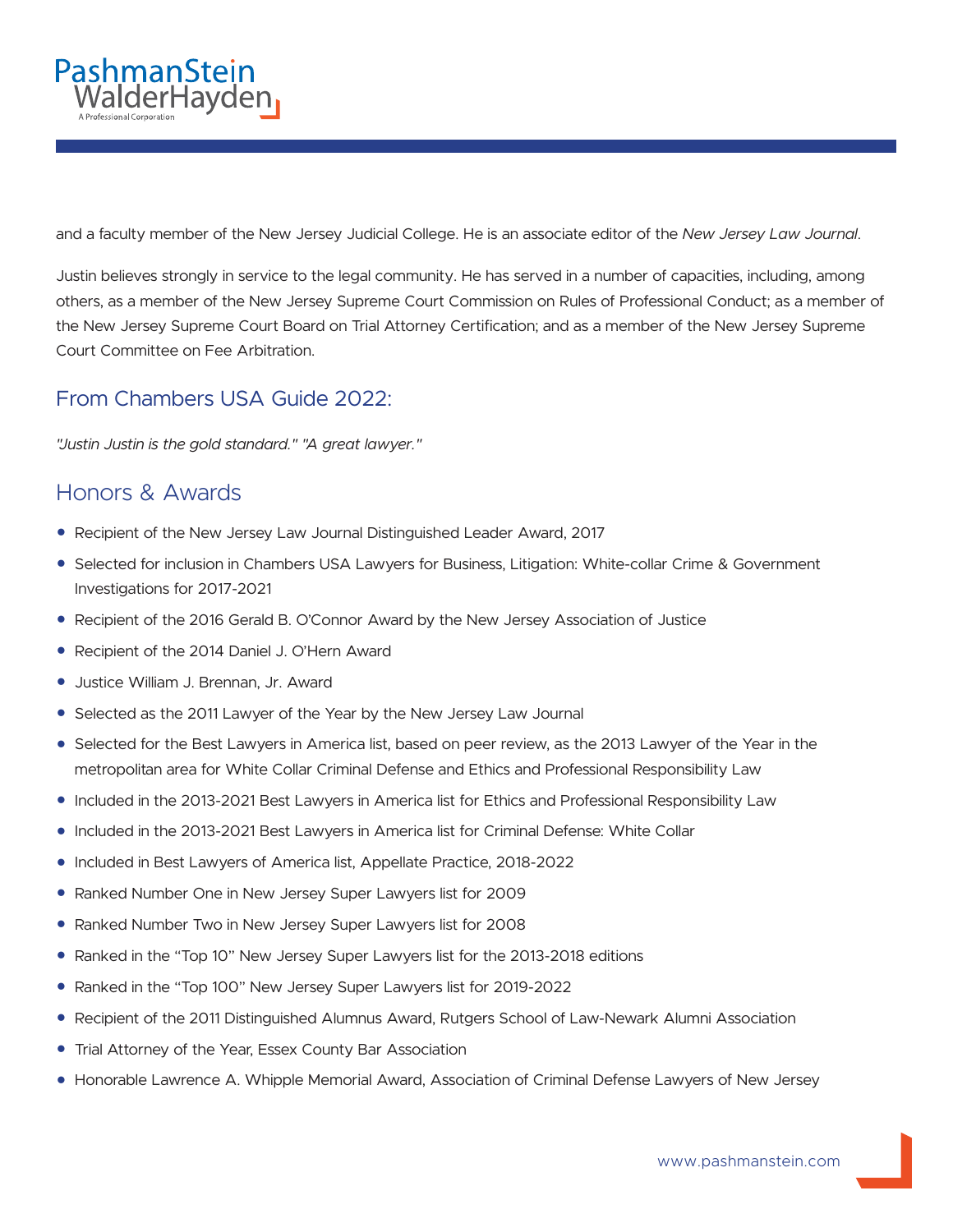

- Selected for inclusion in Chambers USA "Leaders in their Field" list
- Selected for inclusion in the list of Martindale-Hubbell AV Preeminent lawyers

The Super Lawyers list is issued by Thomson Reuters. A description of the selection methodology can be found at http://www.superlawyers.com/about/selection\_process.html.

The Martindale-Hubbell® Peer Review Ratings list is issued by Martindale-Hubbell. A description of the selection methodology can be found at http://www.martindale.com/Products\_and\_Services/Client\_Review\_Ratings.aspx.

The Best Lawyers list is issued by Woodward/White, Inc. A description of the selection methodology can be found at https://www.bestlawyers.com/About/MethodologyBasic.aspx.

The Lawyer of the Year award is selected and published by the New Jersey Law Journal. A description of the selection methodology can be found at http://www.njlawjournal.com.

The Chambers USA ranking list is published by Chambers & Partners. A description of the selection methodology can be found at https://chambers.com/about-us/methodology.

No aspect of this advertisement has been approved by the Supreme Court of New Jersey.

## Community & Professional Associations

- Fellow, American College of Trial Lawyers
- Co-Chair, New Jersey Fellows of the American Bar Foundation
- American Board of Trial Advocates
- New Jersey State Bar Association (Board of Trustees 2013, Moderator, CLE Seminar on "How to Handle High Profile Cases and the Media")
- Essex County Bar Association
- **American Bar Association**
- Association of Trial Lawyers of America (Member, State Committee)
- Trial Attorneys of New Jersey (Member, Board of Governors)
- Association of Criminal Defense Lawyers of New Jersey, past President
- National Association of Criminal Defense Attorneys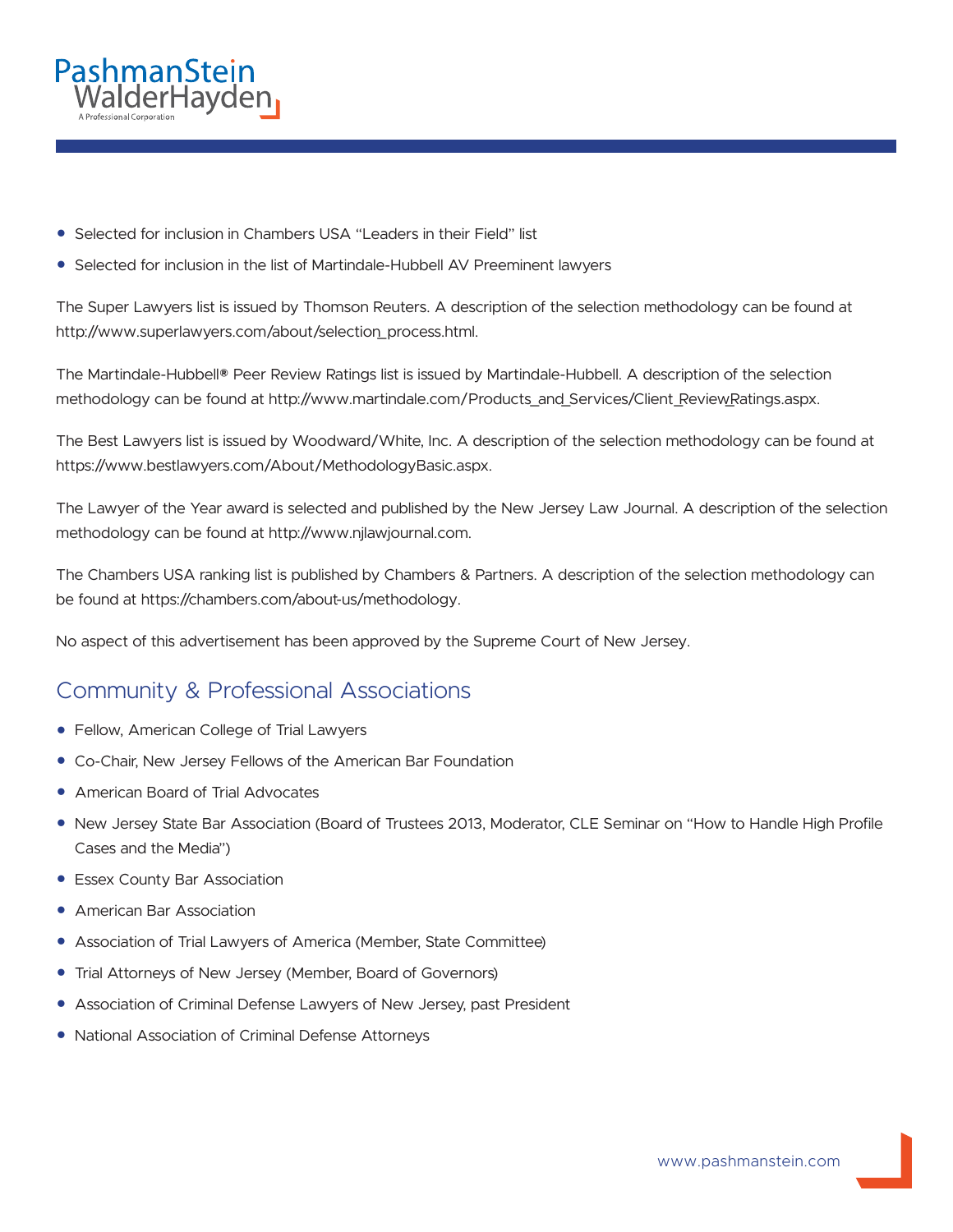

#### Bar Admissions

New Jersey

### Court Admissions

- U.S. Court of Appeals, Second Circuit
- U.S. Court of Appeals, Third Circuit
- U.S. Tax Court

U.S. Supreme Court

### Professional Designations

- New Jersey Supreme Court Committee as to Revisions of the Code of Judicial Conduct Relating to Extrajudicial Activities
- New Jersey Supreme Court Committee on Court Reporters/ Sound Recording
- New Jersey Supreme Court Committee on Commercial Filming in Court Facilities
- New Jersey Supreme Court Criminal Practice Committee
- New Jersey Supreme Court Ad Hoc Committee On Jury Selection
- Member, Panel Selection and Management Criminal Justice Act Plan
- Member, Lawyers Advisory Committee, United States District Court, District of New Jersey
- Member, Civil Justice Expense and Delay Reduction Advisory Committee
- Designated Special Master by United States District Court Re: Prudential Insurance Company of America Sales Practices Litigation
- Designated as Discovery Master by the Superior Court in Environmental and Complex Corporate Litigation
- Designated Special Agent, Provisional Director and Discovery Master by the Superior Court, Chancery Division
- Arbitrator, American Arbitration Association
- Public Member, Seton Hall Law School Dean Search Committee
- Board of Visitors Seton Hall Law School
- Dean's Advisory Council, Rutgers School of Law-Newark